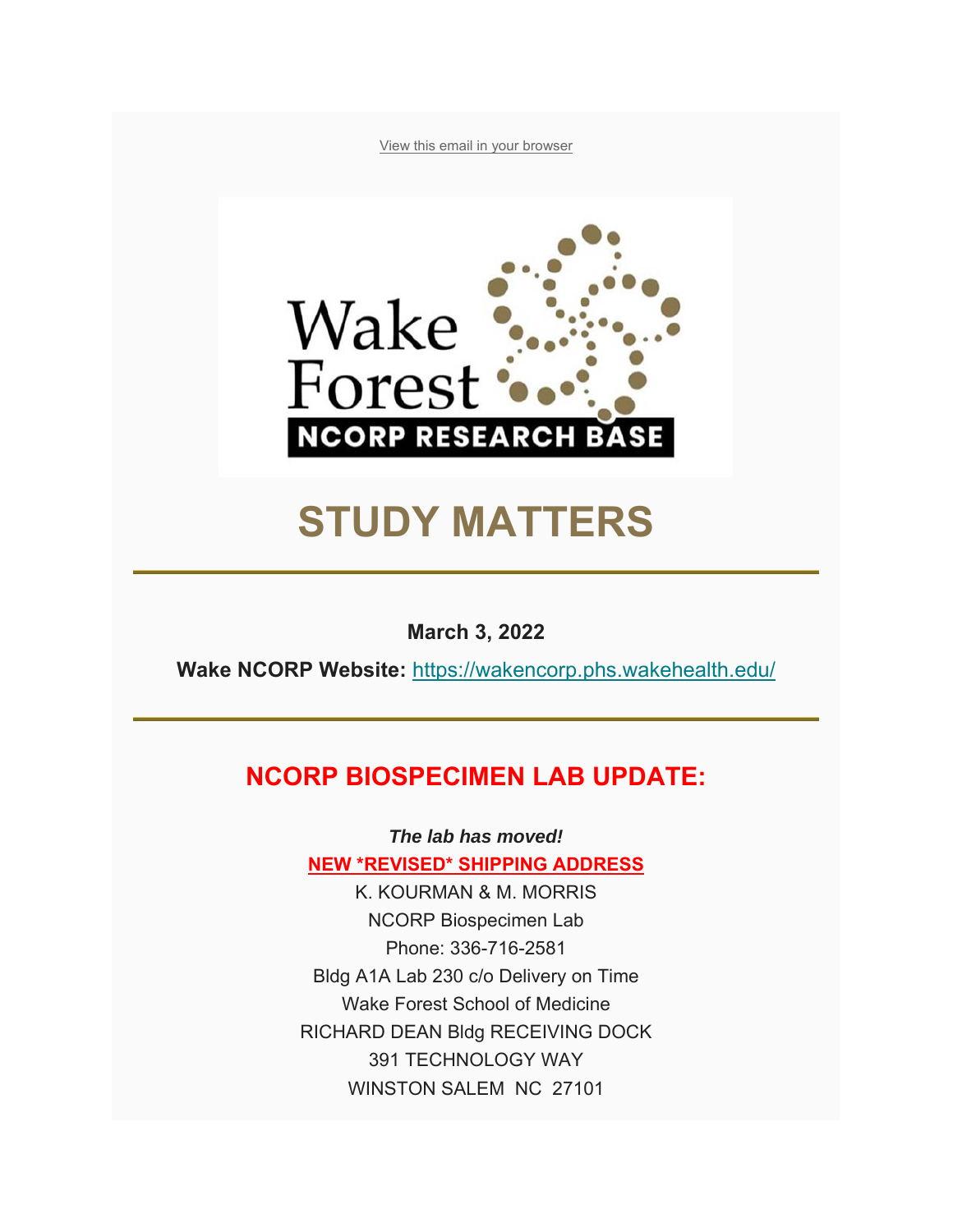New air bills will be printed and sent to sites for old kits. New kits going out soon will have the new return address.

# **For Funding Opportunities Announcements Relevant to NCORP CCDR, click on this link:**

https://healthcaredelivery.cancer.gov/funding/opportunities.html

### **2022 Landscape Assessment Webinars:**

On behalf of the 2022 Landscape Assessment Committee, we would like to invite you to join us for a webinar that will discuss the 2022 Landscape survey. The target audience of this webinar should include NCORP Administrators, CCDR Leads, and applicable research staff. This webinar will cover the purpose of the survey, the key domains that are covered, how items were reviewed and finalized, and the data collection process once the survey is live.

Thursday, March 10, 2022 at 3 pm EST

### **WebEx Invite for March 10th Session:**

Join from the meeting link: https://wakehealth.webex.com/wakehealth/j.php?MTID=m6577f4a2e4d16ab1 be17cd74d58c5f7d

Join by meeting number: Meeting number (access code): 2434 335 8154 Meeting password: 2sDddASeM48

Join by phone +1-415-655-0001 US Toll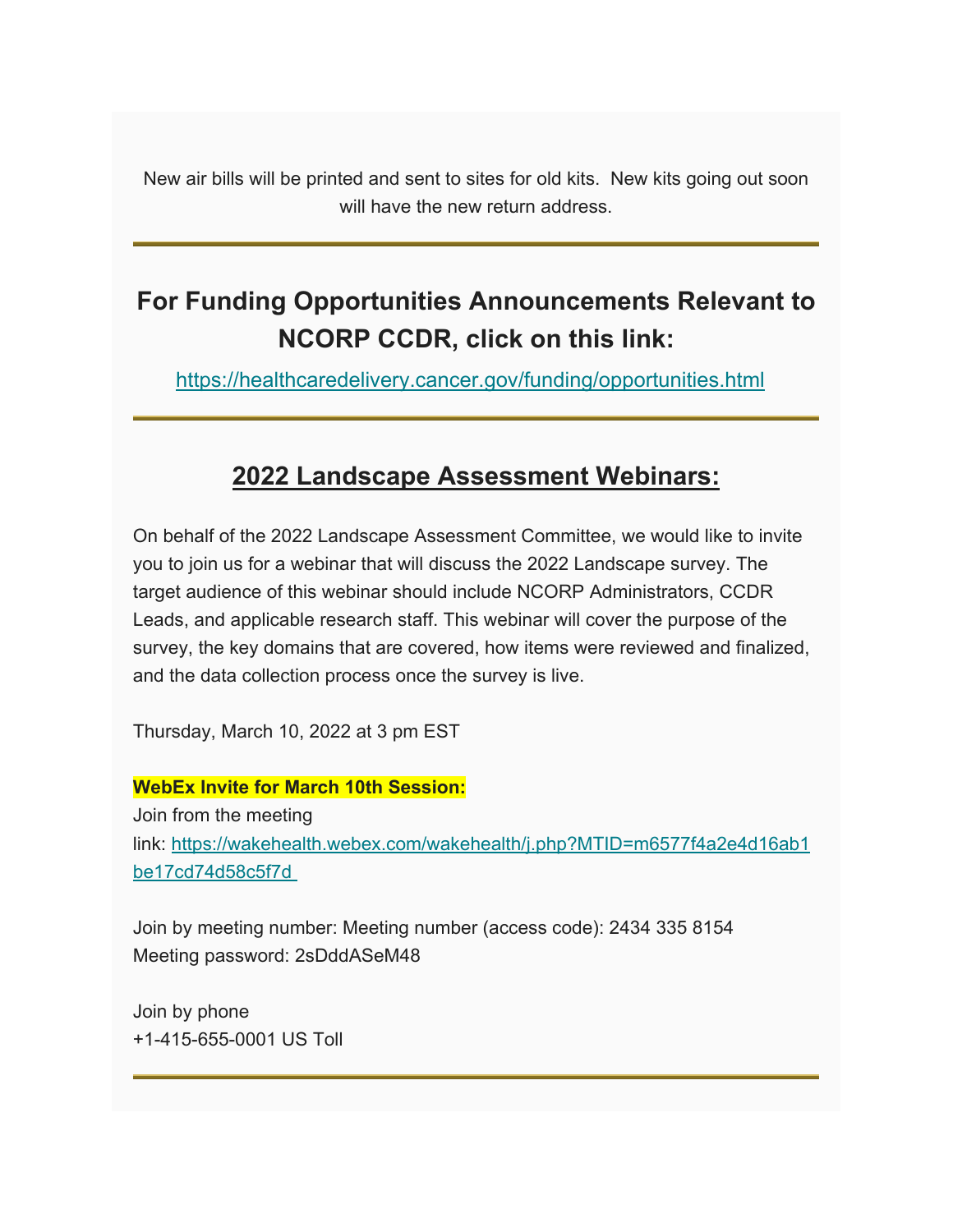## **Upcoming Site Calls**

### **WF-1901 - IMPACTS - Internet-delivered Management of Pain Among Cancer Treatment Survivors**

Site Call scheduled for March 9, 2022 will be cancelled. Stay tuned for a webinar invitation when Amendment #5 is activated.

**WF-1802 - PCW - Influence of Primary Treatment for Prostate Cancer on Work Experience**

March 15, 2022 at 1:30pm EDT

### **WF-97415 - UPBEAT - Understanding and Predicting Breast Cancer Events after Treatment**

March 16, 2022 at 1:00pm EDT

**WF-1805CD - HN-STAR - Implementation and Effectiveness Trial: HN-STAR** March 16, 2022 at 3:00pm EDT

**WF-1804CD - AH-HA - Assessing Effectiveness and Implementation of an EHR Tool to Assess Heart Health Among Survivors**

March 17, 2022 at 11:30am EDT

**WF-1801 - Ramipril - A Single Arm, Pilot Study of Ramipril for Preventing Radiation-Induced Cognitive Decline in Glioblastoma (GBM) Patients Receiving Brain Radiotherapy**

March 23, 2022 at 3:00pm EDT

**WF-1806 - M&M - Myopenia and Mechanisms of Chemotherapy Toxicity in Older Adults with Colorectal Cancer**

April 13, 2022 at 2:30pm EDT

If you would like to attend, but did not receive an invitation, please email NCORP@wakehealth.edu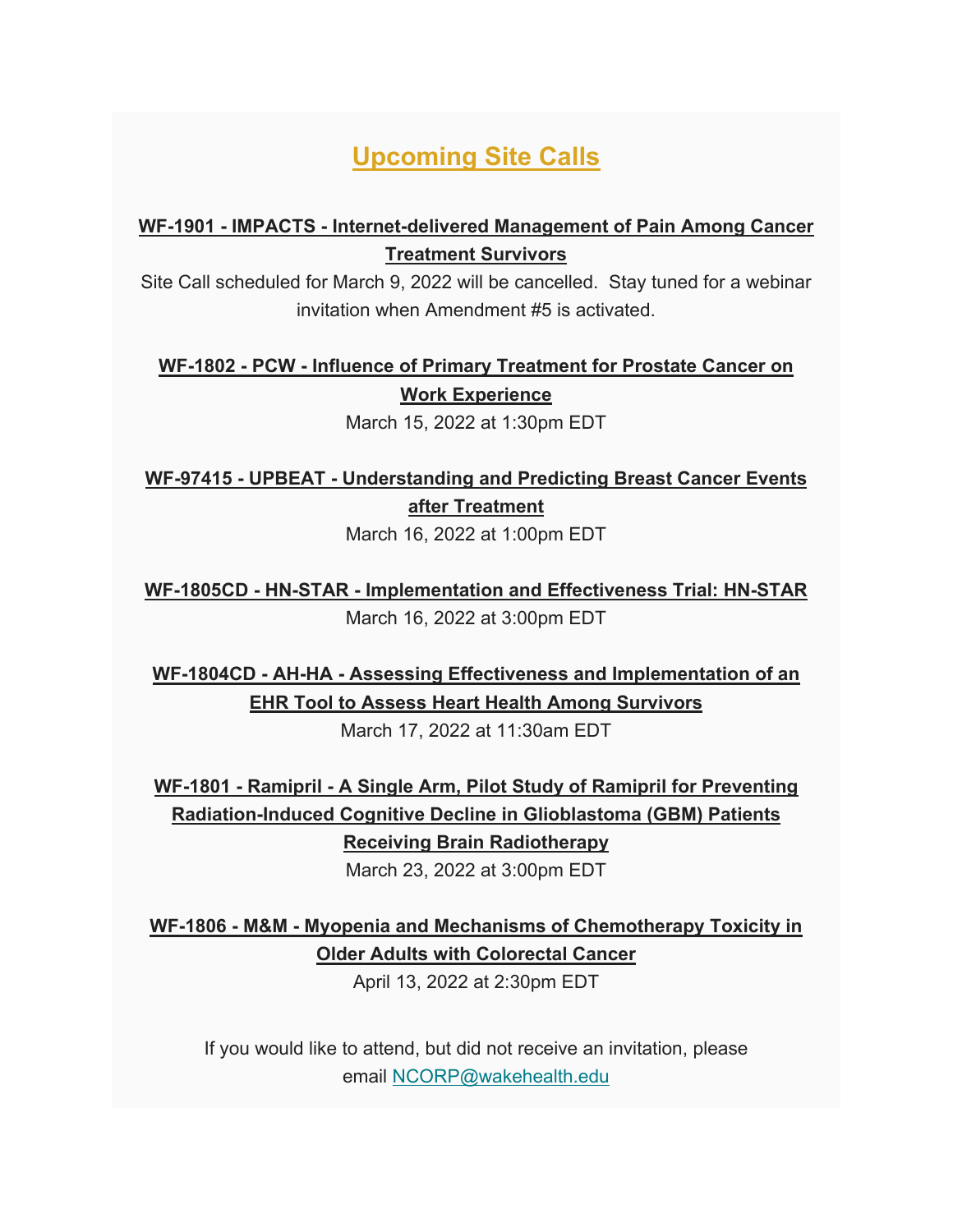**Please email** 7NCORP@wakehealth.edu **when shipping biospecimen samples. Include the FEDEX tracking number in your email so that misplaced samples can be tracked before they spoil.**

**Study Updates**

**WF-1801 - Ramipril - A Single Arm, Pilot Study of Ramipril for Preventing Radiation-Induced Cognitive Decline in Glioblastoma (GBM) Patients Receiving Brain Radiotherapy**

### **Amendment 6, Protocol Version Date 12/08/2021 was released 03/01/2022**

The WF NCORP Research Base study titled *A Single Arm, Pilot Study of Ramipril for Preventing Radiation-Induced Cognitive Decline in Glioblastoma (GBM) Patients Receiving Brain Radiotherapy* (WF-1801) has been amended (Amendment 6, Protocol Version Date 12/08/2021). The amended protocol and related documents have been released as of **March 1, 2022** and are available on the CTSU website. The OPEN enrollment form will be updated and posted on the WAKENCORP site.

A brief summary of the updates with this amendment is listed below. Other changes are listed in the Summary of Changes document that is posted to CTSU.

• Exclusion criteria were updated to include Memantine, Donepezil, and/or other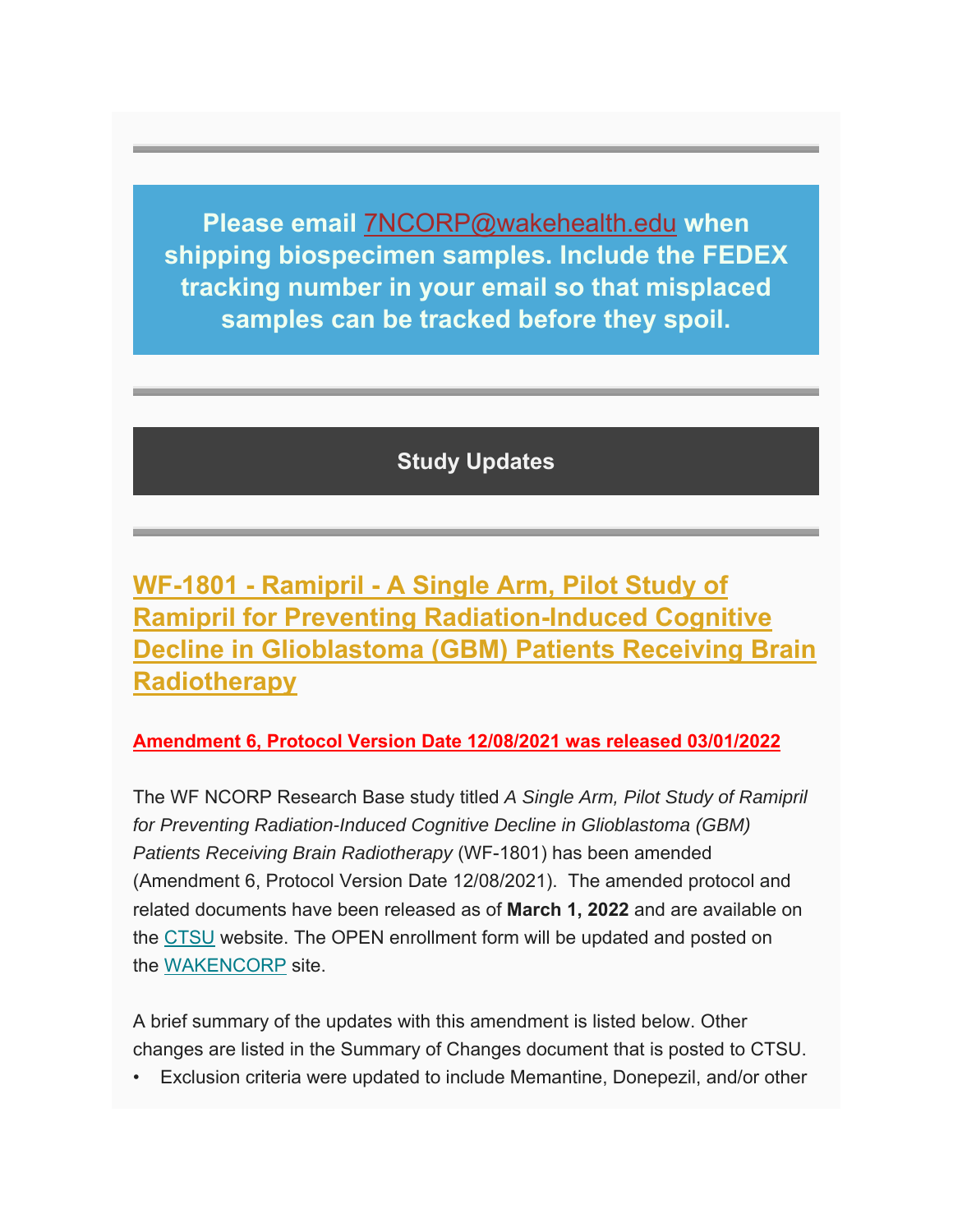medications prescribed to enhance cognition.

- Inclusion criteria were updated to expand window when Ramipril is given from
- 21-35 days after surgery to 21-42 days after surgery.
- Sites will now be allowed to use local labs as a substitute for LabCorp to increase flexibility and decrease time required for results.
- Clarified AE/SAE reporting language.
- Temozolomide documentation was updated.
- New study flyer and patient/family brochure were created to promote the study.
- New informational sheet for PIs was created.

**Note - Limited Access Case Report Forms:** Online access to CRF 17-20 (Baseline Assessment, 6 Week Assessment, 10 Week Assessment, 22 Week Assessment) is restricted to neurocognitive test certified site personnel only and can be downloaded from the Protocol Documents page of the Wake Forest NCORP Research Base (WF NCORP RB) member website, WAKENCORP. For site staff who have questions or need to complete the neurocognitive test certification, please contact the WF NCORP RB at NCORP@wakehealth.edu.

**Sites interested in participating** should contact NCORP@wakehealth.edu, Attn: WF-1801

# **WF-1805CD - HN-STAR - Implementation and Effectiveness Trial of HN-STAR**

Thank you all who joined us for our recent series of refresher trainings! These trainings are now available on the Wake NCORP website.

We are pleased to announce that we will be offering travel awards to the top two accruing sites between January 19 and July 31, 2022. Each award will cover two nights' accommodations at the Wake Forest NCORP 2022 Annual Meeting in Myrtle Beach, SC at the Marriott Grand Dunes in October.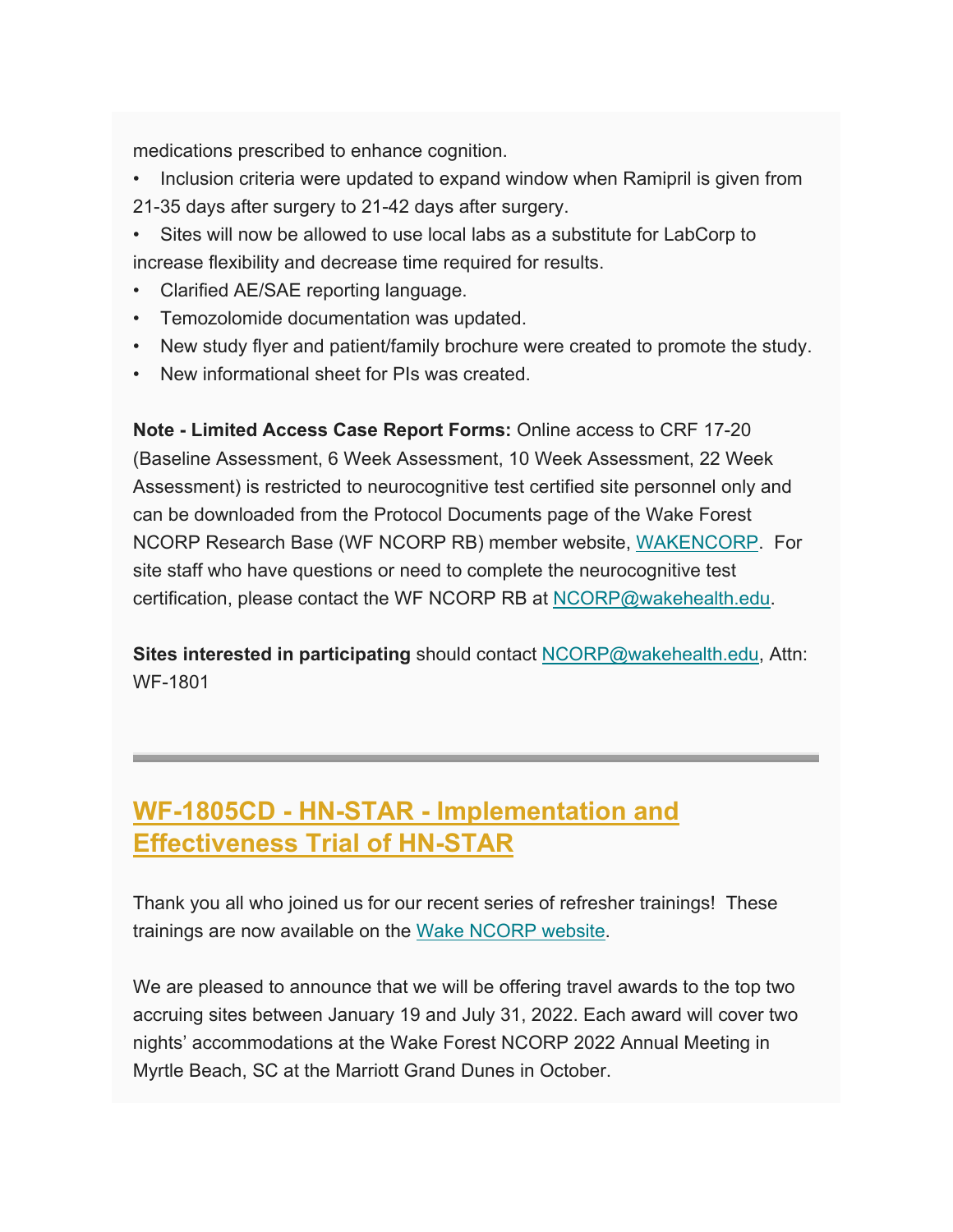## **WF-1806 - M&M - Myopenia and Mechanisms of Chemotherapy Toxicity in Older Adults with Colorectal Cancer**

Starting March 1, 2022, win M&M's in the mail! These will go to:

- The first site to enroll a participant each month
- The site who enrolls the most participants between bi-monthly site calls



### **WF-97415 - UPBEAT - Understanding and Predicting Breast Cancer Events after Treatment**

When shipping Serum, Plasma, and DNA samples to the Biospecimen Lab, please change the Express Package Service selection from "FedEx Standard Overnight" to "FedEx Priority Overnight"

Several samples have been arriving late to our Biospecimen lab due to delays encountered through FedEx shipping.

As always, please do not ship samples for the WF97415-UPBEAT study on Friday as they will not be processed at the lab until the following Monday. Samples that thaw to room temperature are no longer evaluable.

New kits received from the Biospecimen Lab will have the correct shipping service